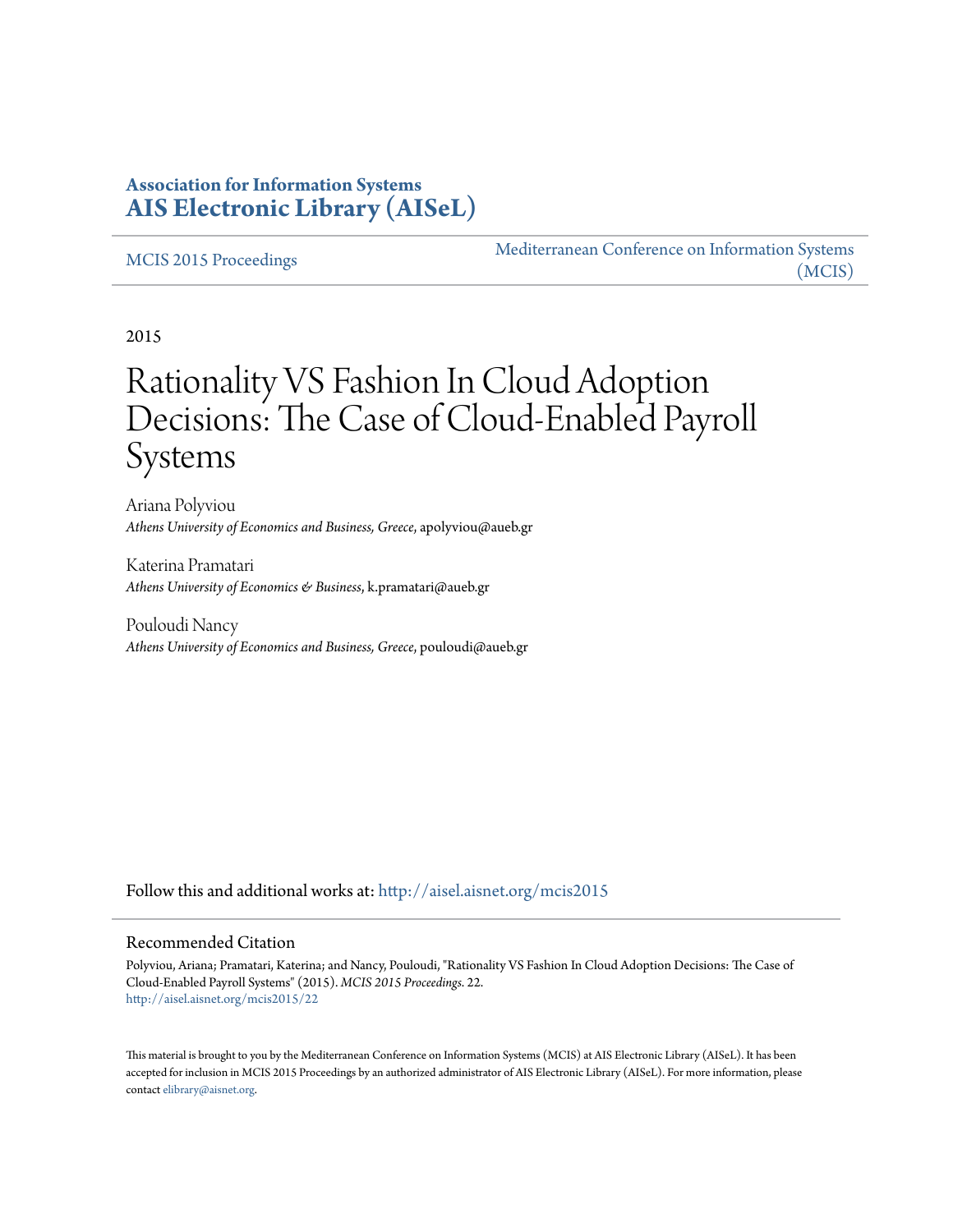## **RATIONALITY VS FASHION IN CLOUD ADOPTION DECI-SIONS: THE CASE OF CLOUD-ENABLED PAYROLL SYSTEMS**

#### *Completed Research*

- Polyviou, Ariana, Athens University of Economics and Business, SingularLogic S.A., Athens, Greece, apolyviou@aueb.gr
- Pramatari, Katerina, Athens University of Economics and Business, Athens, Greece, k.pramatari@aueb.gr
- Pouloudi, Nancy, Athens University of Economics and Business, Athens, Greece, pouloudi@aueb.gr

### Abstract

Cloud computing is an innovation said to be bringing radical changes in the way organisations interact with information systems. Decision makers seek for reasons that make the adoption of cloud computing meaningful (or not) for their organisation. At the same time, several stakeholders strive to promote cloud as a 'must-do' innovation. Given the hype that currently surrounds cloud computing, it is worth investigating whether the rationale behind the decision to adopt cloud is partly muddled by an apparent simplicity of choice for decision makers: 'to adopt or fail'. Based on indications in the existing literature and recent empirical findings, weargue that in addition to the factors grouped under cloud's relative advantage, IT- Fashion also influences the intention to adopt cloud which is currently overlooked. By using the example of cloud-enabled payroll systems, we demonstrate that IT-Fashion has also a significant impact on the intention to adopt cloud services.

*Keywords: Cloud adoption, IT-Fashion, Rational factors, payroll systems.*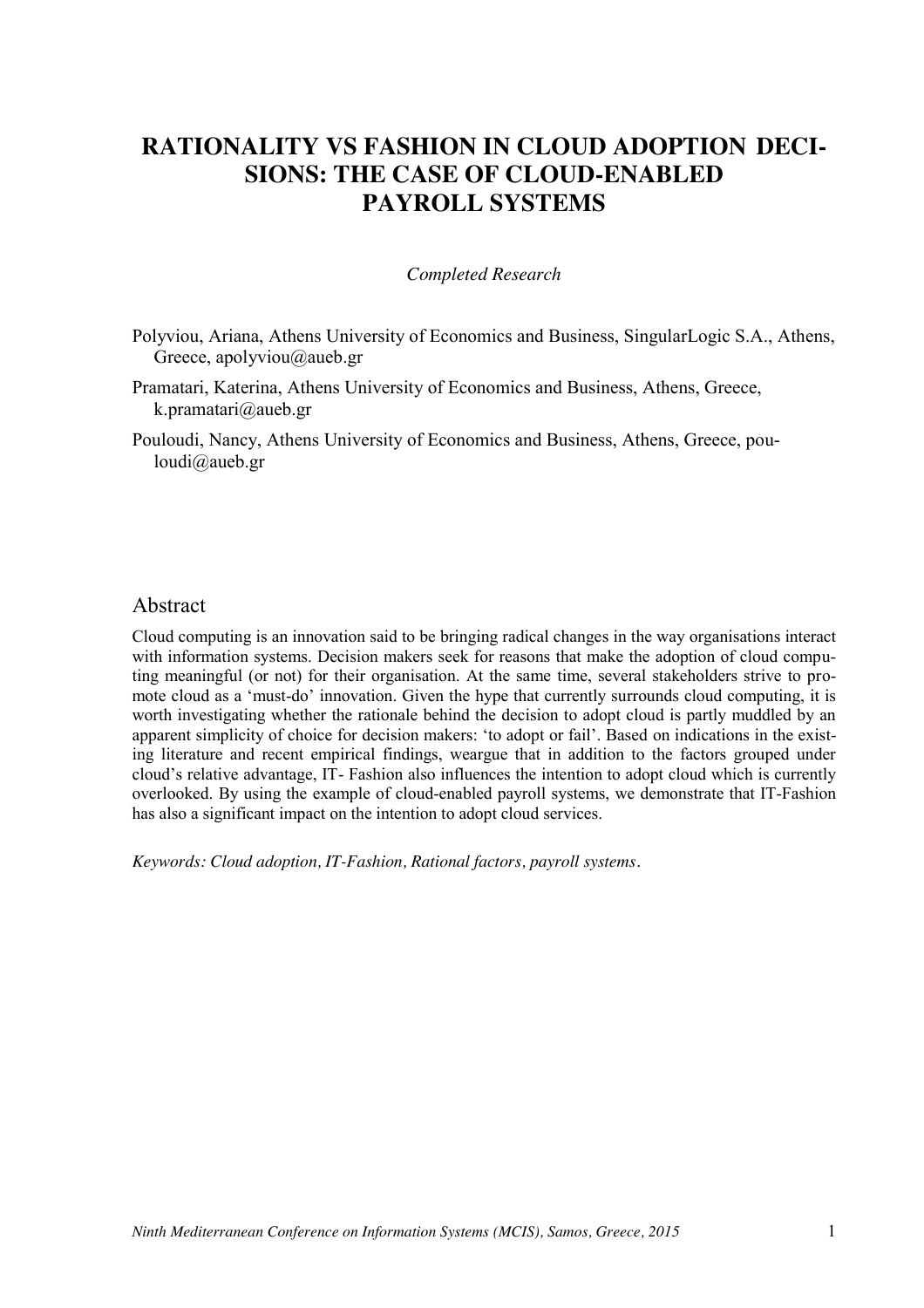## **1 Introduction**

Managers often come across innovation waves, each of them promising to be providing remarkable advantages to the organisation if adopted (Swanson 2012). To decide whether a new technological innovation is worth adopting, managers need to make sense of the innovation in the context of their organisation. This decision making process is rational to the extent that the consequences of an innovation's adoption are understood (Rogers 1995). However, during the first half of an innovation's diffusion curve, consequences of an innovation cannot be fully inferred since the innovation has not been widely adopted yet. Seeing this as an opportunity, fashion setters (e.g. vendors, consultants, IT and management 'gurus'), selectively promote certain innovations creating buzz around them and using 'must-have' rhetoric (Abrahamson 1991). In this way, selected innovations generate a bandwagon phenomenon and colonize practice (Wang 2010). As a result an organization's decision for innovation adoption at this stage, may not be based only on purely rational criteria, but is also likely to be influenced by fashion (Swanson et al. 1997). Thus, the reasoning associated with the decision to adopt the technological innovation is muddled by a dilemma: 'to adopt or fail'(Kieser 1997).

Cloud computing is such a technological innovation, said to be radically changing the way in which organisations interact with IT. It is deemed to be transferring the world from the PC era to the utility computing era (Carr 2009). Compared to previous technologies, the use of cloud computing minimizes IT investment risks, offers computing power which is tailored to the demand that each organization has at each moment, provides the ability to access technological resources from everywhere, increases the potential of the organization to innovate and alters the organization's boundaries with its employees, customers and other organizations (Köhler et al. 2010; Willcocks et al. 2014). In this paper, cloud computing is defined as a form of shared-resource and elastic computing services which are offered on-demand and are pooled via external data-centres and are made available via the Internet (Bohn et al. 2011; Durkee 2010). Cloud comprises three different layers, Infrastructure-as-a-Service (IaaS), Platform-as-a-Service (PaaS) and Software-as-a-Service (SaaS).

IS scholars have already taken steps to understand cloud adoption decisions. While early work focused on enlisting the advantages and disadvantages of cloud computing (Janssen et al. 2011; Köhler et al. 2010), recent studies have employed more sophisticated approaches by employing widely-cited IS adoption literature to frame their studies (Low et al. 2011; Oliveira et al. 2014). Their findings highlight, inter alia, that an important factor influencing the adoption of cloud services is its relative advantage; the extent to which cloud computing brings advantages to the organisation compared to previous technologies used (Rogers 1995). At the same time, current studies indicate that, beyond relative advantage, factors of psychological nature (i.e., attitude towards the term cloud) seem also to have a remarkable influence on cloud adoption decisions and merit further research (Morgan et al. 2013). Despite these indications, cloud adoption literature has not addressed the impact of IT-Fashion so far.

In this paper we investigate whether, in addition to the 'rational' factors that influence cloud computing adoption (i.e. cloud's relative advantage), IT-Fashion also influences the intention to adopt. Drawing on diffusion of innovation and fashion management theories, we formulate a theoretical framework that takes into account both rational and IT-Fashion factors. The objective of our study is to juxtapose their influence. To achieve this, the study draws on the results of a previous preliminary research, specifying the factors that express the relative advantage of cloud computing (Polyviou et al. 2014a). We empirically test the validity of our hypotheses through a survey investigating the adoption of cloud-enabled payroll systems (i.e., payroll SaaS systems). The findings suggest that IT-Fashion has an influence on the intention to adopt cloud. Thus, this paper contributes to cloud computing research, offering a complementary lens for understanding cloud adoption decisions.

The paper is structured as follows. The following section reviews the relevant literature and presents our theoretical model. Section 3 defines the methodology employed to test our hypotheses. Section 4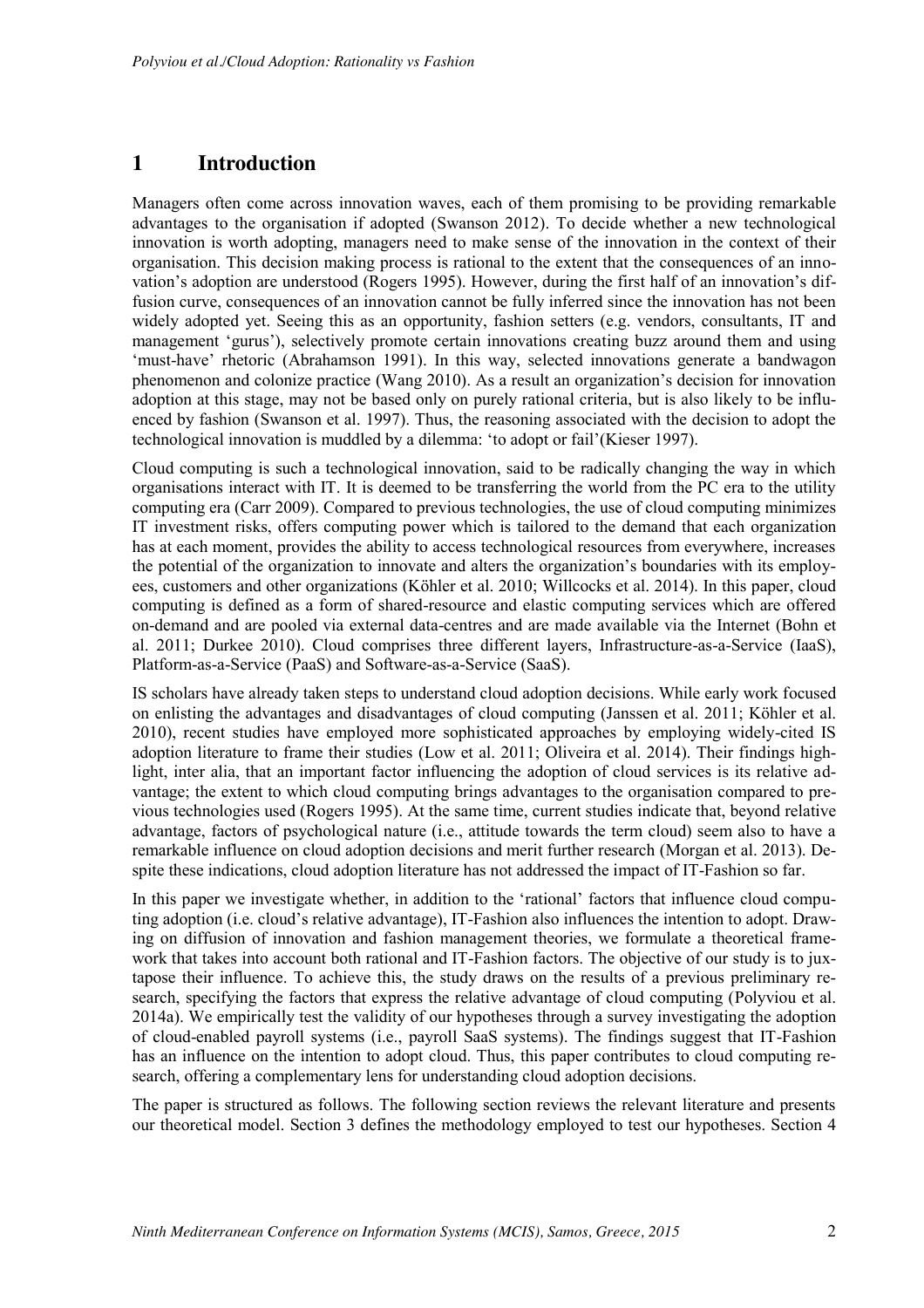describes the results of the empirical study, while Section 5 discusses their implications for IS research. Section 6 presents the study's conclusions and proposes further research directions.

## **2 Related Literature and Hypotheses Development**

## **2.1 Theoretical Background**

Rogers's (1995) Diffusion of Innovation (DOI) theory defines innovation as an idea, practice or technology that is new to an organisation. According to DOI, once an innovation is released, it is spread to the targeted audience through several channels (e.g. mass-media) across time. In this way, managers can be informed about the innovation and be motivated to figure out further information about it so that the organisation can create an attitude towards the innovation (Rogers, 1995). In order to formulate and finalise their attitude towards the innovation (favourable or unfavourable), it is necessary for managers responsible for the adoption decision to find reasons for (or against) the innovation's adoption. In other words, in this stage, decision makers construct the rationale leading them to decide whether to adopt or reject the innovation. This is a difficult process, especially during the first half of the diffusion innovation's curve, as the innovation has not been widely adopted yet, so that its consequences become clear. Hence, at this stage the decision involves a large amount of uncertainty. One of the characteristics of the innovation influencing the decision for or against its adoption according to Rogers (1995) is its relative advantage. Rogers (1995: 212) defines relative advantage as the degree to which the innovation is perceived as a better idea compared to the one it supersedes.

To complement our understanding of how decision makers formulate their attitudes towards an innovation, we draw on fashion management theory. Fashion management theory complements diffusion of innovation theory as it emphasises the social setting of the innovation. Fashion is defined as a relatively transitory belief that a technique is fresh, efficient and lays a forefront of management practice (Abrahamson 1991). According to Abrahamson (1996), attitute towards innovation is influenced by the adopter's social norms and pressures. Hence, fashion management encourages researchers to take into account fashion setters when examining the diffusion of an innovation (Abrahamson 1996). Fashion setters, as for example consultants, academics, journalists and gurus, select and promote certain innovations as being at the forefront of management practice, using arguments arising by the anecdotal success stories of early adopters. Fashion setters are said to deploy media as means to disseminate certain views and drive the formulation of perceptions surrounding an innovation. In this way, the rationale behind the adoption of the innovation decision is transformed into an oversimplified dilemma for the decision maker: to 'adopt or fail' (Kieser 1997). As the adoption rate rises, the beliefs about the innovation generated by the fashion setters become stronger. This generates a collective belief towards the innovation. Meanwhile, it formulates a self-reinforcing cycle through which innovation diffusion and fashion management levels build on each other and thus they develop a bandwagon phenomenon for the particular innovation (Wang 2010).

## **2.2 Cloud Adoption Literature**

Recent research work steps on understanding cloud adoption decisions, focuses on identifying the advantages and disadvantages of cloud computing or exploring the consumer preferences on certain cloud layers (Anandasivam et al. 2010; Giessmann et al. 2012; Janssen et al. 2011; Polyviou et al. 2014a). As the focus of this work is on the technology per se, it does not account for non-technological factors influencing cloud adoption (e.g. external factors). Responding to this challenge, other cloud adoption scholars employ widely-cited IS adoption theories such as the Technology-Organisation-Environment framework (TOE framework) (Tornatzky et al. 1990), the Human-Organisation-Technology model (HOT-fit model) (Yusof et al. 2007) and Diffusion of Innovation theory (DOI) (Rogers 1995) to guide their study using respondents from selected industries or sectors (Alshamaila et al. 2013; Low et al. 2011; Morgan et al. 2013; Oliveira et al. 2014). Such studies identify several fac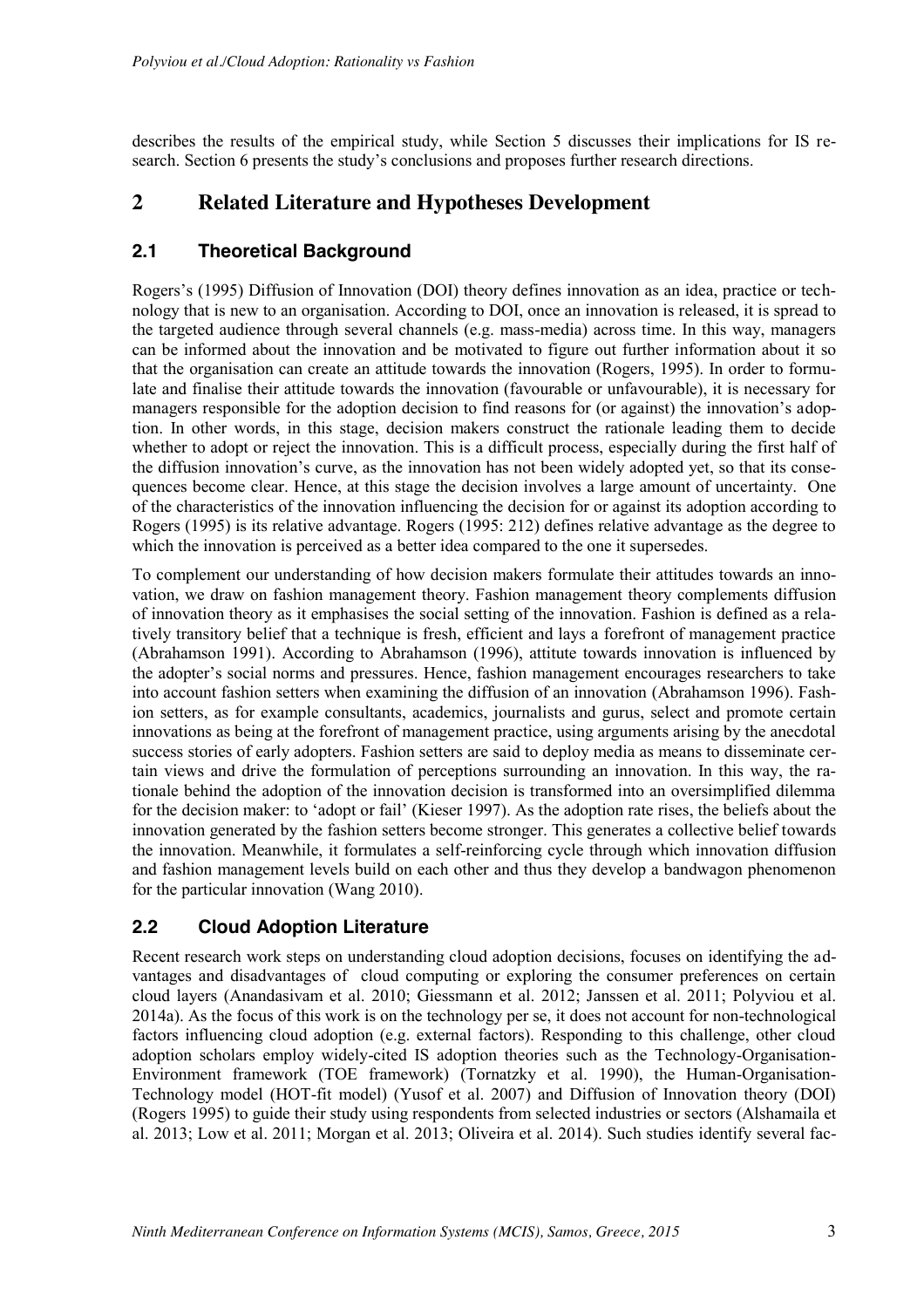tors that are influencing, at least to some extent, cloud adoption e.g. relative advantage, technological readiness, top management support, legal issues, complexity, competitive pressure.

Closer to our work is research that proposes a theoretical background that combines diffusion of innovation with other theories. For example, Oliveira et al. (2014) employ some of the characteristics of innovation defined by Rogers (1995) in combination with the TOE framework to test the impact of a set of factors on the decision to adopt cloud services (Oliveira et al. 2014). Similarly, Morgan  $\&$ Conboy, (2013), use DOI theory and TOE framework to conduct a qualitative exploratory study on cloud adoption factors (Morgan et al. 2013). Both studies, evaluate factors grouped under relative advantage, as highly influential for cloud computing adoption. This conclusion is also confirmed by other studies examining cloud adoption factors (Alshamaila et al. 2013; Low et al. 2011).

The use of traditional IS adoption theories has been adequate for understanding the adoption of IS innovations in the past (Chau et al. 1997; Kuan et al. 2001). Undoubtedly, it has help us to reveal that relative advantage is one of the dominating factors influencing cloud computing. However, recent research efforts on cloud computing adoption reveal there are insights that cannot be sufficiently explained by the theoretical frameworks employed so far. More specifically, findings of Morgan and Conboy (2013) underline that factors influencing cloud computing adoption are not only technological, but also psychological. By psychological, authors refer to the perception of the decision makers towards the term 'cloud' itself, which seems to be also a factor influencing the decision to adopt. To this end, the authors call for further research in this direction, as the theoretical lenses employed by their study do not provide sufficient explanation (Morgan et al. 2013). At the same time, the pertinent literature also suggests that cloud may be currently passing through a 'fashion hyperbole' (Whitley et al. 2013). Building on these suggestions, we propose the use of Fashion Management theory as a complementary lens for addressing the factors that affect cloud computing adoption.

Thus, the research question tackled by this paper is formulated as follows:

*To what extent is IT-Fashion influencing cloud computing adoption compared to the factors related to cloud's relative advantage?* 

The following subsection presents a set of hypotheses formulated to address this research question.

#### **2.3 Hypotheses Development**

As underlined by recent literature findings, the relative advantage of cloud computing compared to previous technologies is what drives the adoption intention the most. Some adoption researchers attempt to interpret relative advantage in the context of cloud computing. For example, Morgan and Conboy (2013) identify cost reduction as one of the factors leading to cloud's relative advantage. Similarly, in their study Oliveira et al. (2014) break down cloud's relative advantage into cost reduction. Using related studies in combination with the findings of our preliminary study results, we attempt to analyse the relative advantage characteristic as defined by Rogers (1995) in terms of factors that define cloud's advantage compared to previous technologies. To enhance our knowledge on cloud computing adoption decision, a preliminary qualitative study conducted through semi-structured interviews with key stakeholders was carried out as described in (Polyviou et al. 2014a). The interview agenda aimed at capturing the factors that affect cloud computing adoption. Open-ended questions were included allowing the participants to spontaneously present their views. Among the factors identified, outstanding were the factors relevant cloud's technology advantage compared to what it supersedes. In addition, indications about IT-Fashion could also be identified.

Firstly, most of the interviewees underlined the cost reduction as one of the main factors leading to cloud adoption. This is relevant to the reduction of costs concerning the investment in IT, IT maintenance, upfront investment and capital expenditure for IT. Cost reduction, has also been identified by existing literature as an important factor for cloud adoption (Janssen et al. 2011; Polyviou et al. 2014b). This finding was also supported by the interviews conducted in the frame of our preliminary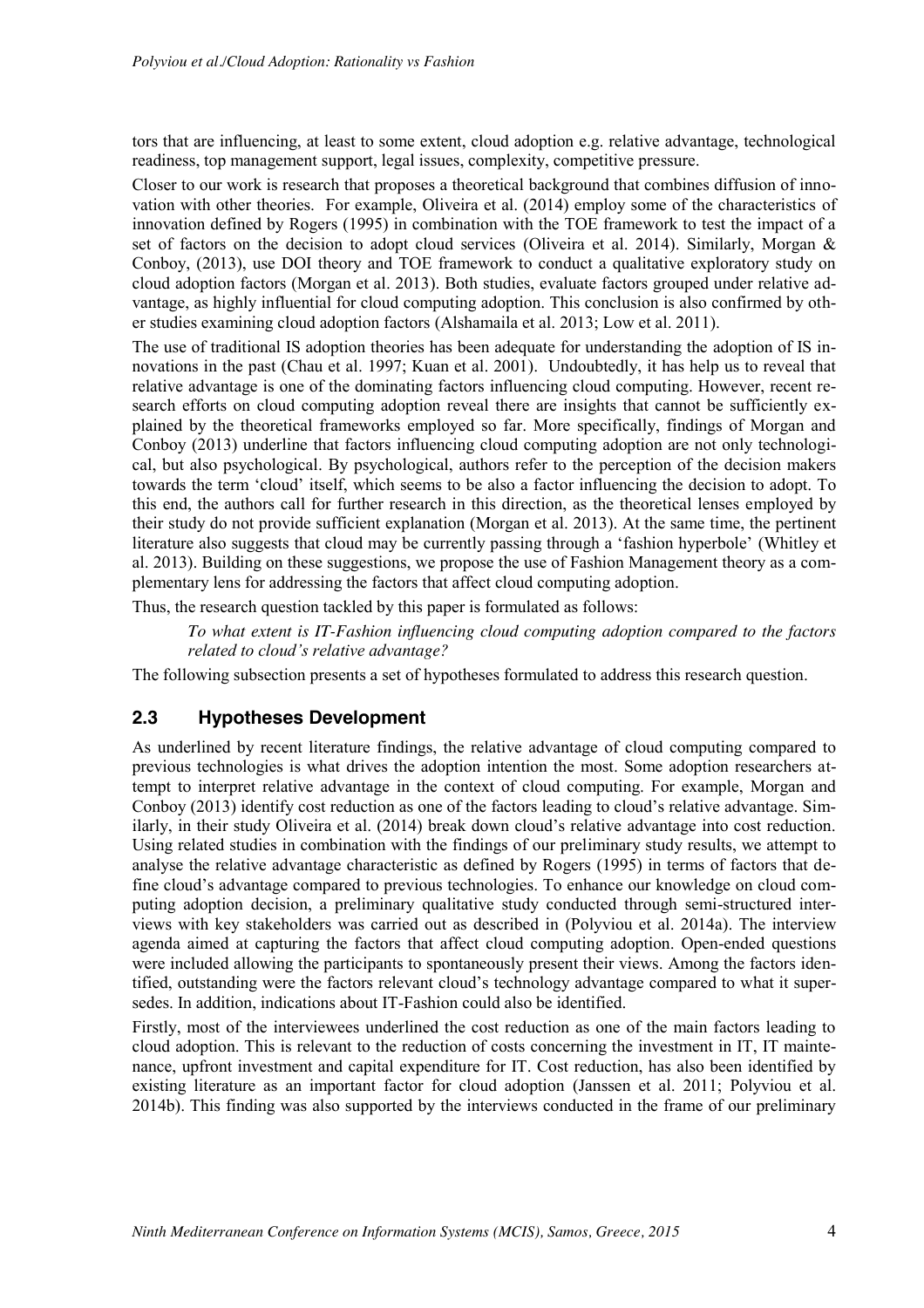study. Hence, we consider cost reduction as one of the factors expressing cloud's relative advantage and based on this we define the first hypothesis guiding our research:

#### *H1: Perceived cost reduction positively influences intention to adopt cloud services*

Furthermore, access from everywhere was identified as one of the key factors driving cloud adoption. As denoted by one of our interviewees, "it is accessible from anywhere. Hence employees could even work from home without being obliged to stay in their offices"[quote of chief information officer in Poland]. Similarly, the cloud adoption literature recognises 'access from everywhere', as a factor influencing the decision to deploy cloud services for an organisation (Chau et al. 1997; Janssen et al. 2011; Köhler et al. 2010). Based on the above, we consider that remote access a functionality that cloud technology offers which was not provided by any previous technology used and thus it can be expressed as cloud's relative advantage. This defines the second hypothesis of our study:

#### *H2: Perceived remote access positively influences intention to adopt cloud services*

In addition, previous technologies tended to incorporate the storage or processing of the organisation's data within the premises of the organisation. In contrast, the deployment of cloud services implies that the data of the organisation is stored, processed and handled by an external provider in a multi-user environment (Joint et al. 2009). This may generate additional concerns to the organisation concerning the loss or exposure of sensitive data and thus it may act as a barrier towards cloud adoption (Janssen et al. 2011; Köhler et al. 2010; Oliveira et al. 2014; Polyviou et al. 2014b). Similarly, the results of our preliminary study indicate that security concerns is an important factor negatively influencing cloud adoption. As noted by one of the interviewees "possibility of leaking of sensitive data [quote of chief information officer in Greece]" is one of the main factors negatively influencing cloud adoption. Based on the above we extract the third hypothesis of our research:

#### *H3: Security concerns negatively influence intention to adopt cloud services*

Moreover, Morgan and Conboy (2013) underline that, beyond technical factors, psychological factors also have an important influence on the adoption decision. According to the vendors included in our preliminary study, the decision to move to the cloud is believed to be difficult for the decision makers, as they struggle to minimise the degree of uncertainty involved in their decision. At the same time, vendors note that they use the term 'cloud' in their campaigns as this creates positive associations in most of the cases, although they acknowledge that decision makers may not have a full understanding of the term: "We used the term cloud […] because that's really positive […] We believe that many people come from internet search […]-Do you think that people who search for 'cloud' understand what they are searching for?No! [quote of cloud vendor in Germany] ". Also, vendors of our preliminary study also denoted that they often exhibit their products through various events, fares and conferences promoting best practices in certain sectors. To this end, the fourth hypothesis of our study was derived:

#### *H4: Tendency to follow IT-Fashion positively influences the intention to adopt cloud services*

Based on the hypotheses defined in this section, we design the model of our study as illustrated in Figure 1. As we consider the factors grouped under the relative advantage characteristic to be defining the 'cloud-enableness' of the technology under consideration, our dependent variable is defined as 'intention to adopt cloud-enabled systems'. In the section that follows, the use case employed to test our model as well methodology followed for our study are being discussed.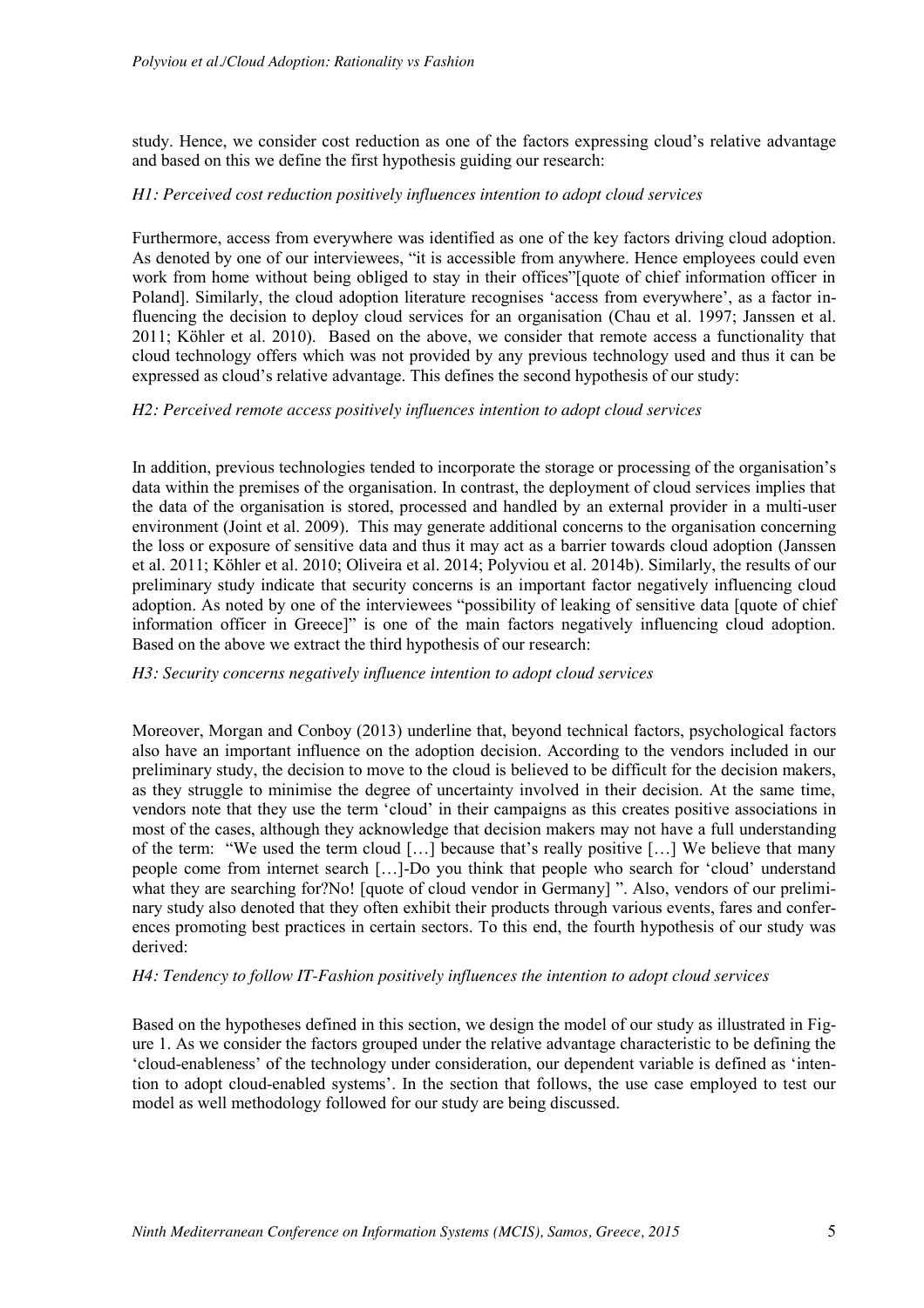

## **3 Research Methodology**

To investigate the factors that influence a firm's decision to adopt cloud services and test the hypotheses discussed in the previous section of this paper, a quantitative methodology was followed. A survey was deployed using the firm as the unit of analysis. The questions targeted the case of payroll systems and, in particular, the adoption of cloud-enabled payroll systems. We chose to focus on payroll systems, as there is a current trend among software providers in this market to upgrade their solution and move from on-premise software installations to cloud-enabled payroll systems, following the software-as-a-service model. This trend is also met in other functionality domains often related to backoffice operations that are supported over the years by mainstream software solutions. Moreover, the fact that payroll systems belong to the group of non-strategic and infrequently-changed systems that a firm owns would suggest that decisions regarding the use of these systems is even less influenced by IT-Fashion.

The respondents targeted were mainly the managers of the firms' HR department or other senior members of the HR department. In few cases, e.g. in cases that there was no HR executive directly related to the payroll management of the firm, the targeted audience was the CEO/Director or the CIO of the firm. Our sample included Greek firms of several sizes and business sectors. The survey was made available through the use of an online survey tool (Qualtrics). To collect the dataset, an initial email inviting participants to respond to the survey was distributed and a reminding email, as well as follow-up phone calls, were used as means to remind participants to respond. To encourage participation respondents were informed that, if interested, they could receive the results after the end of the study. Each company was asked to respond to the questionnaire only once. Responses were collected within the interval of 16 days in the autumn of 2014. Data provided by firms that have their payroll procedure outsourced, were excluded from the dataset considered for this paper. Out of the 682 emails, a total of 69 valid questionnaires were collected (the 29 additional responses by companies outsourc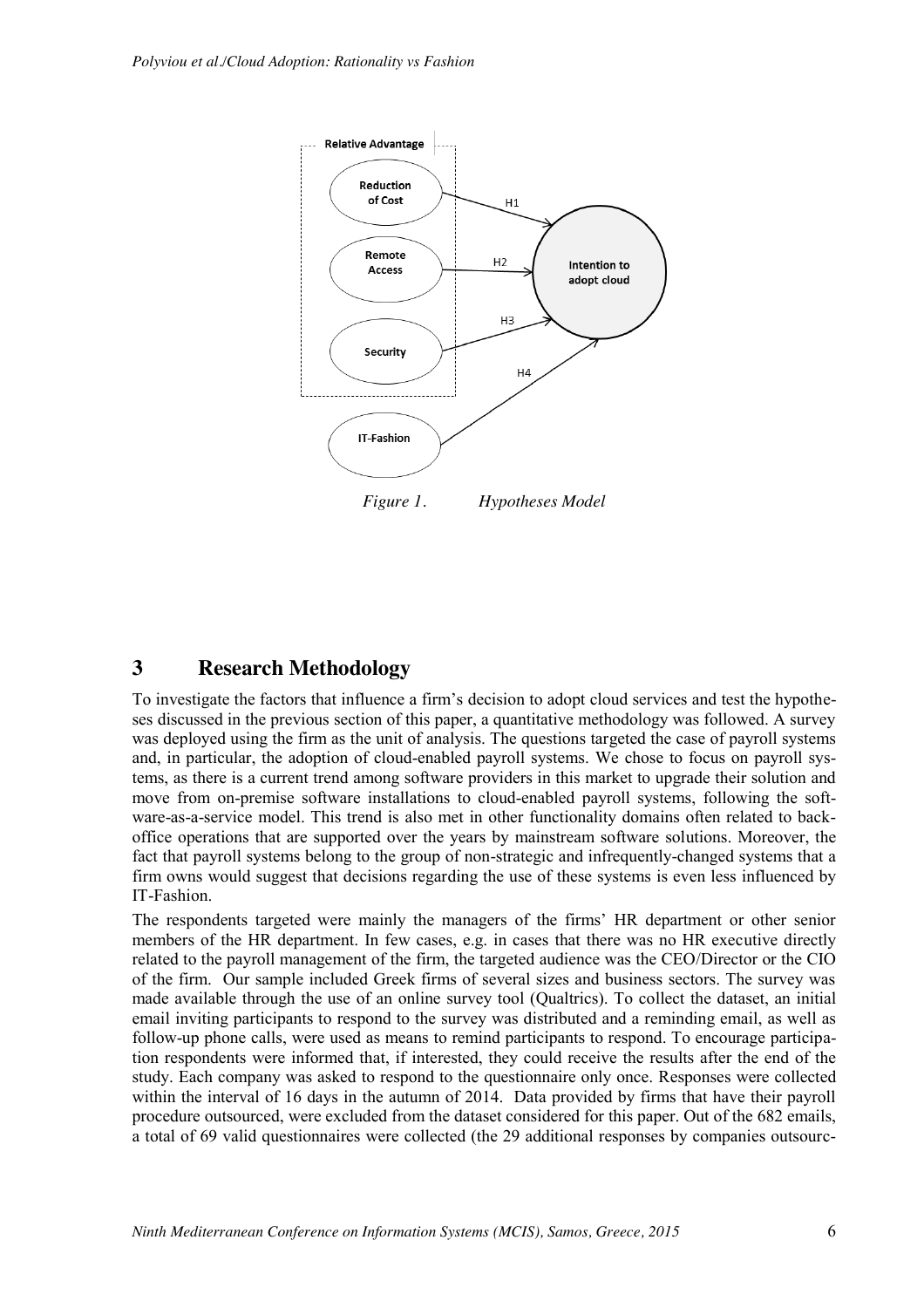ing their payroll were excluded). The response rate of the respondents invited to participate in the study was 10% which is typical for studies targeting senior managers via emailed survey.

## **3.1 Measurement & Scale development**

To address the impact of certain factors on the intention to adopt cloud-enabled payroll systems, our model includes only first-order constructs capturing both the rationality and the IT-Fashion concepts introduced in the previous section. The cost reduction, remote access desire and security concerns constructs are employed for instantiating the impact of rationality on the intention to adopt cloud-enabled payroll systems. The IT-Fashion construct is used for measuring the impact of IT-Fashion. Finally, the model captured three control variables; Industry sector, HR department existence and Number of employees. The constructs and items included in the survey are enlisted in Appendix A.

In most of the cases, items were adapted from existing literature, whereas in cases where the desired construct measurements were not available in existing literature, items were self-developed. The intention to adopt a cloud-enabled payroll system might be influenced by the desire to reduce costs. Thus, cost reduction in the proposed model was measured using three items and the responses were provided in a seven-point Likert-type scale with endpoints Strongly Agree (1), Strongly Disagree (7) (Premkumar et al. 1999). Another advantage offered by cloud-enabled payroll systems is the ability to access the system remotely from anyplace, anytime as this might improve the quality of work regarding the payroll task. To this end, the desire for remote access functionality for the payroll system was measured through the 'remote access' construct. The construct measured by three items with answers provided in seven-point Likert-type scale with endpoints Strongly Disagree (1), Strongly Agree (7). In addition, the impact of security concerns relevant to storing the payroll data outside the premises of the company was measured through the construct 'security concerns' captured by three items (Oliveira et al. 2014). Responses for this construct were measured in seven-point Likert-type scale with endpoints Not At All (1), Very Much (7). The impact of IT-Fashion was measured using two items relevant to the exposure of the firm towards fashion setters. Responses provided were measured using a seven-point Likert-type scale with endpoints Strongly Disagree (1), Strongly Agree (7).

Since Greek native speakers were targeted, the items were translated in the respondents' native language (Brislin 1970). The items translation was made by one of the authors of this paper and then reviewed and revised where necessary by the other two. The survey was pre-tested for clarity using MBA students who were familiar with the payroll business procedures and the cloud computing concepts. At a second phase, the survey was piloted by requesting six HR managers involved in the payroll procedure of their firm, to complete the survey while thinking aloud. After the end of the survey, items of the questionnaire at which respondents seemed to struggle were discussed, so as derive suggestions and reform the questions if necessary. At this stage, mini-interviews including open-ended questions were conducted with the pilot phase's participants, so as to ensure the validity of our understanding of the payroll procedure and its specificities.

## **4 Results**

## **4.1 Data analysis and descriptive statistics**

Various techniques and tools were used in order to test the research model and its hypotheses. Initially SPSS was used so as to organise the data and derive the descriptive analyses (illustrated in Table 1). To test the research model and the hypotheses proposed, Structural Equation Modelling (SEM) technique was employed using Partial Least Squares (PLS). PLS is considered appropriate if the sample size is small and the research aims at explaining the variance (Smith et al. 1997). As our sample size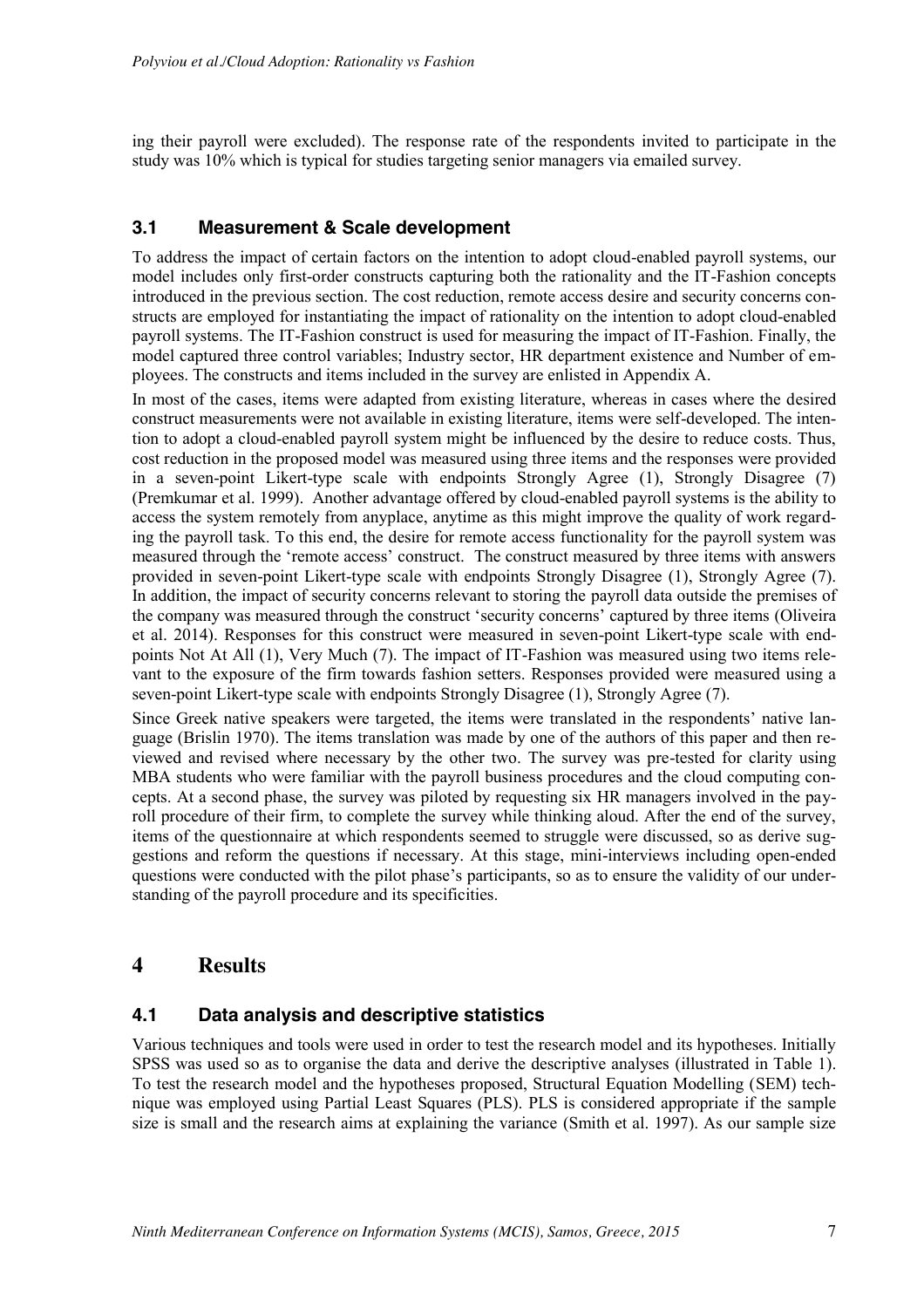number fulfilled the condition of being ten times the largest number of formative indicators used to measure a construct, it was considered safe and appropriate to use PLS for our analysis (Hair et al. 2011). To this end, Smart-PLS software was used with 1000 re-samples bootstrapping and exclusion of incomplete samples.

| Constructs                                           | <b>Descriptive Statistics</b> |                           |  |
|------------------------------------------------------|-------------------------------|---------------------------|--|
|                                                      | Mean                          | <b>Standard Deviation</b> |  |
| Reduction of costs (CST)                             | 4,27                          | 1,54                      |  |
| Remote access (RMA)                                  | 3,97                          | 2,11                      |  |
| Security (SEC)                                       | 4,56                          | 2,13                      |  |
| IT-Fashion (FSH)                                     | 3,84                          | 1.93                      |  |
| Intention to adopt cloud-enabled payroll system (AD) | 1,56                          | 0,92                      |  |

*Table 1. Descriptive statistics*

## **4.2 Measurement Model Validation**

Before proceeding with further examination of our research model, it is important that the measurement model's validity is tested. Measurements were addressed for their internal consistency, convergent validity and discriminant validity in accordance to testing systems suggested by existing literature (Fornell et al. 1981). All the constructs included in our model satisfied the criteria for internal consistency. This can be concluded as the Cronbach's alpha indicators for all of our constructs meet the .07 criterion (Nunnally et al. 1994). In addition, our model was successfully tested for convergent validity (that is testing that all items which measure a specific construct correlate). As suggested by Fornell and Lacker (1981) to meet a sufficient degree of convergent validity, it is essential that the average variance extracted (AVE) for each of our constructs is greater than .5. In addition, discriminant validity of the constructs was examined. This was achieved as the square roots of each factor's AVE were evaluated as greater than its correlations between it and the rest of other factors (Gefen et al. 2005). The analyses concerning the validity of our measurement model are described in Appendix B this paper. Since, our measurement model met the criteria discussed in this subsection, we proceeded with the structural validation stage of our analysis.

## **4.3 Structural Model Validation**

Using PLS, the strength and significance of each hypothesis was tested. First of all, the path coefficients(pc) (or beta values, β) for each structural path were derived so as to understand the difference that each independent value makes in interpreting the variance in the depended variable. At the same time, the significance of each hypothesis was addressed by performing bootstrapping analysis on our dataset. In this way, the t-values (t) and corresponding significance for each relation were derived. Figure 2 illustrates our model in respect to the PLS values capturing path coefficients (pc),  $\mathbb{R}^2$ , t-values (t) and significances.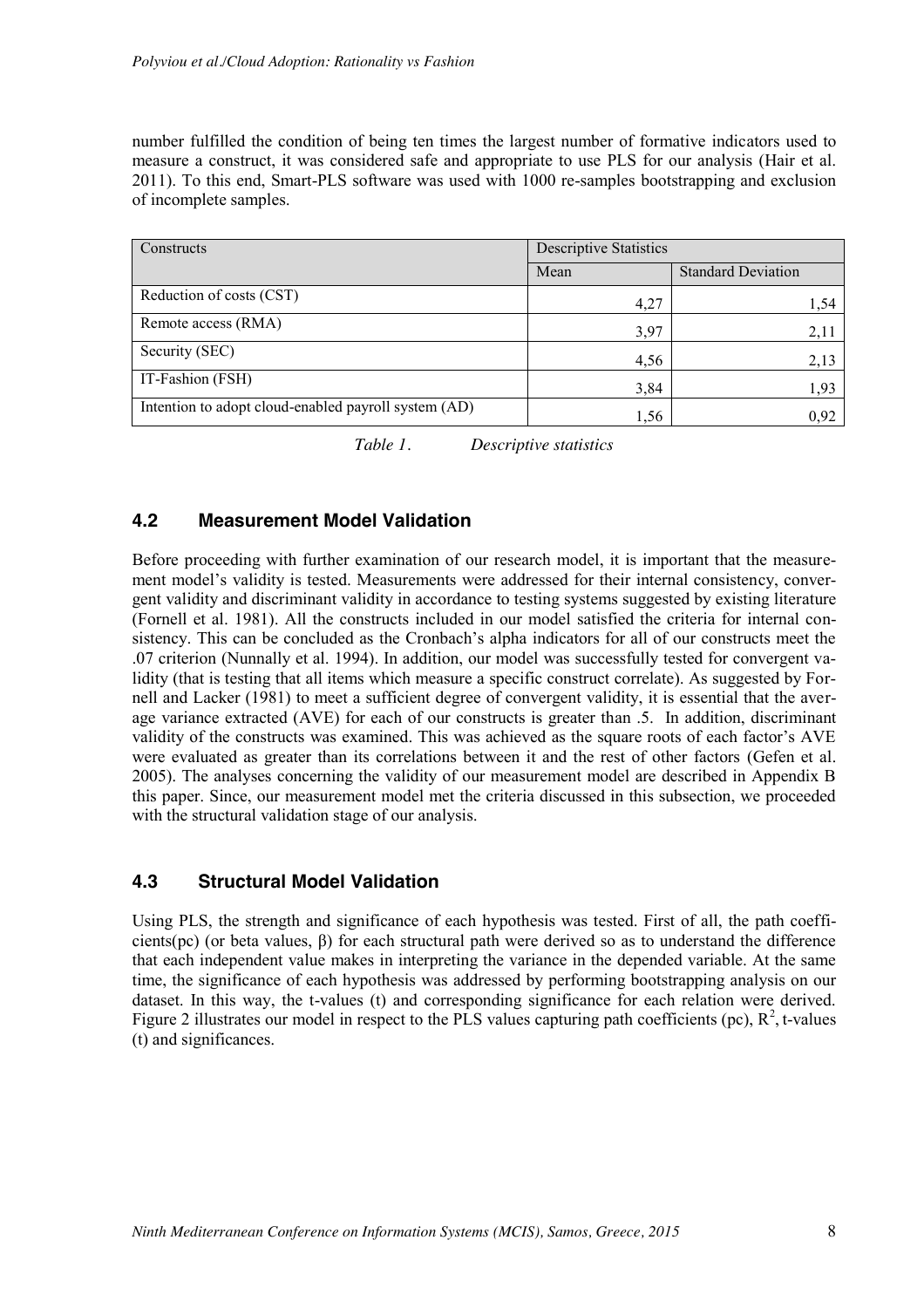

*Figure 2. Structural model with results (\*\*\*p<.001, \*\*p<.05.)*

Squared multiple correlations,  $R^2 = 0.415$ , denote the good explanatory potential for the intention to adopt cloud-enabled payroll systems (AD) for the constructs used in our model (i.e. 41.5% can be explained by the constructs employed by our model). Two out of four of our hypotheses defined in Section 2 are supported at  $\leq 0.05$  or even at  $\leq 0.01$  level. More specifically, hypothesis 2 (H2), is strongly related to the intention to adopt cloud-enabled payroll systems as it has highly significant positive effects ( $p<0.01$ ) on the adoption intention. At the same time, hypothesis 4 (H4) is also supported as IT-Fashion seems to have a strong influence on the intention to adopt cloud-enabled payroll systems (p< .05). Regarding reduction of costs (H1) and security concerns (H3), our dataset did not reveal any significant influence on the adoption intention. Finally, the control variables employed for our analysis did not reveal any effect on the intention to adopt cloud-enabled payroll systems.

This section presented the measurement and model validation information concerning our study. The next section discusses the study results in more depth and outlines the implications arising by the hypotheses confirmed by the study.

## **5 Discussion**

Our study introduced the concept of IT-Fashion and investigated its influence on the intention to adopt cloud computing and cloud-enabled payroll systems in particular. In addition, the study addressed the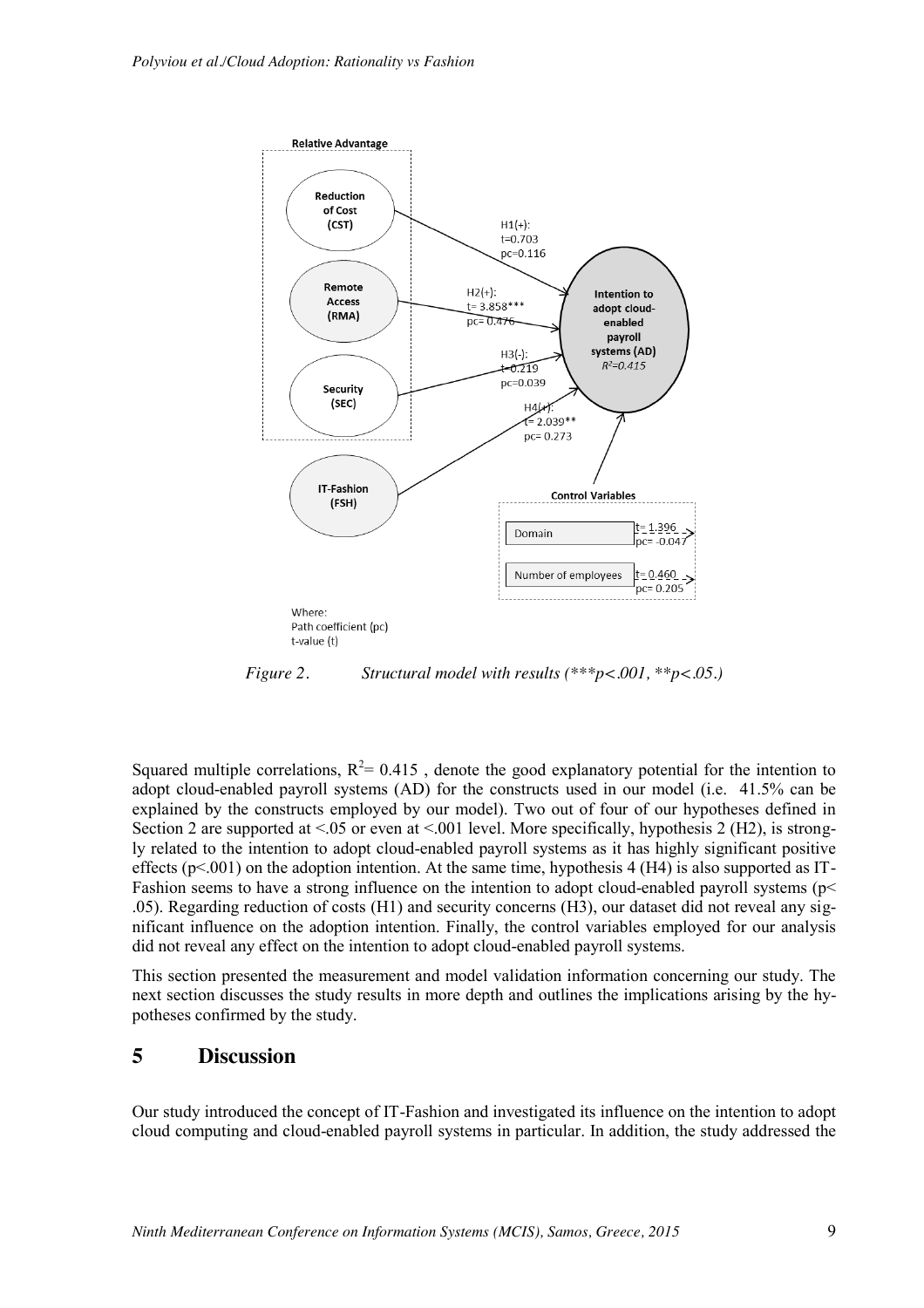relative advantage of cloud computing by analysing it into cost-savings, remote access and security concerns factors.

First, the strongest effect on the intention to adopt cloud services is the capability provided, through the use of cloud technology, to have remote access to the service from any place at any time. This factor is one of the capabilities that cloud computing provides which was not possible through previous technologies, hence it contributes to cloud's relative advantage. Although previous literature identifies this as an important factor influencing adoption (Janssen et al. 2011; Polyviou et al. 2014a), a comparison of its influence in relation to other relative advantage factors has not been studied. Using the case of cloud-enabled payroll systems, our study evaluated that remote access to the system is the most important factor influencing the intention to adopt (the significance of the finding was  $p=00003$ ). The preliminary interviews conducted for cloud services in general (Polyviou et al. 2014a), also converge to this finding. As denoted by the interviewees "use of information wherever you are with every device […], wanted a CRM solution, something online so that accessible from everywhere" [quote of chief executive officer in Austria], "access from everywhere, any time […], independence of physical site" [quote of chief information officer in Greece]. Hence, although in our study remote access is measured in the context of cloud-enabled payroll systems, we can conclude that it is an important factor grouped under cloud's relative advantage that is influencing cloud adoption more generally.

We also identified IT-Fashion to be impacting cloud adoption intentions. Organisations and its executives are exposed to fashion setter pressures. Hence, fashion setters are said to influence the decision makers of organisations as they impact the formulation of their perceptions towards the innovation. Hence, it could be anticipated that IT-Fashion has an influence on the decision to adopt the innovation. This is in line with the indications of existing literature on cloud computing, identifying that perceptions towards the term 'cloud' itself are also influencing the adoption intention (Morgan et al. 2013). This finding could not be clustered within the theoretical frameworks employed in previous studies of cloud computing even though authors called for further research on it (Morgan et al. 2013). By employing cloud-enabled payroll systems as our example, throughout our study we have demonstrated that the tendency to follow IT-Fashion has a remarkable influence on the intention to adopt. This is confirmed also by our preliminary research study that targeted the adoption of cloud services in general (Polyviou et al. 2014a).. For example, some of our interviewees noted that the cloud product was spotted through a "CRM solutions fair" [quote of chief information officer in Austria], "the need was [...] resolved in a more traditional/pen and paper manner [...but then saw], it on facebook, watched the youtube video to understand how it works"[ quote of chief executive officer in Greece]. Thus, we can conclude that IT-Fashion influences cloud adoption.

In addition, under relative advantage, reduction of cost was another factor hypothesised to be influencing the intention to adopt cloud computing. As cloud computing minimises investment on IT hardware, IT support cost and reduces capital expenditure, it was expected to be positively influencing the intention to adopt. This was also indicated by the findings of Oliveira et al. (2014). However, according to the results of our study cost reduction is not influential if compared to the influence of remote access and IT-Fashion factors. One possible justification of this finding is the fact that the needs of a firm in terms of payroll system licences are standard for each year, unlikely to vary across time and need limited computation power. Due to this characteristic of payroll systems we call for further investigation to address if there is diversity of answers when considering systems of a less predicted pattern of licence needs.

Moreover, given that firms are often handling sensitive data (e.g. financial statements, employee personal information etc), it was hypothesised that security concerns negatively influence cloud adoption. Using the case of cloud-enabled payroll systems, our study did not reveal that security concerns have an influence on the intention to adopt. Given that payroll systems are handling some of the most sensitive data of the organisation; this finding could be an indication that organisations and service providers are starting to build a more trusted relationship.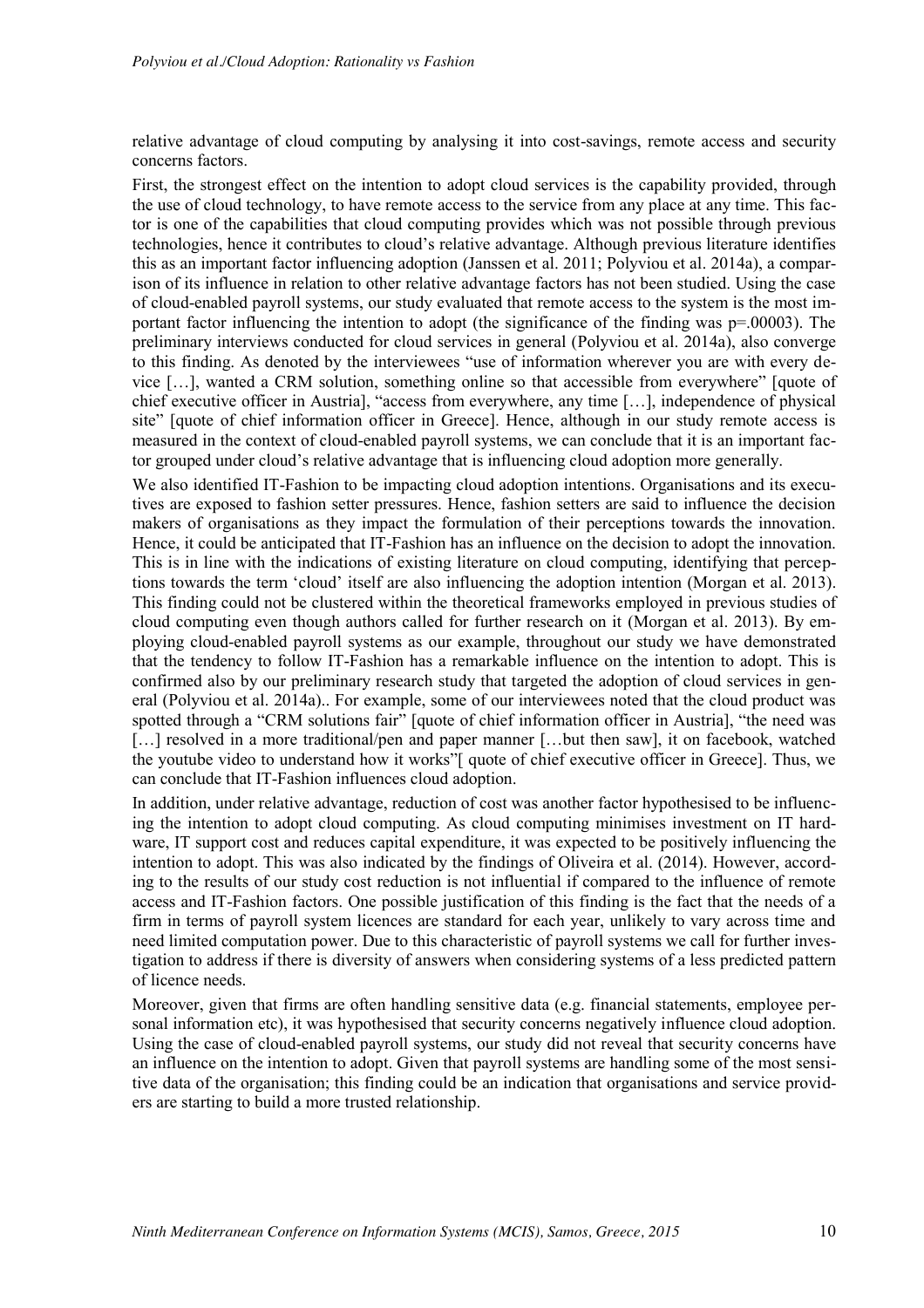Also, previous research studies attempt to diversify their results based on the sector to which responding organisation belongs to (Oliveira et al. 2014). Hence, our study included this attribute as the control variable 'domain' and captured respondents from more that twelve different domains. Our research results concluded that the domain of the organisation did not have an influence of the intention to adopt cloud and cloud-enabled payroll systems in particular. Furthermore, the existence of the HR department in the organisation was used as a control variable, as well as the number of employees. We consider the number of employees a variable measuring the size of the organisation. We opted against the use of revenue as a control variable, as the current economic situation in Greece has reduced the validity of this measure as a proxy for organizational size.

Overall, our study demonstrated the relevance of IT-Fashion for cloud adoption as IT-Fashion hypothesis of our model explains a significant percentage of the adoption intentions. Although our research model was tested in cloud-enabled payroll systems, supportive insights from our preliminary qualitative studies targeting the adoption of cloud services in general illustrate the applicability of our findings for cloud adoption literature more generally. Although IT-Fashion explains a remarkable proportion of the intention to adopt cloud, it has been overlooked by previous efforts that endeavour to explain the factors influencing the intention to adopt cloud services. Our study has contributed by shedding further light on cloud adoption decisions and manifesting the relevance of IT-Fashion as another key factor that influences cloud adoption intention. In addition, the study specified the relative advantage of cloud by identifying factors that define cloud's relative advantage and testing their relevance. In this way, it has been clarified that remote access is the most important factor of relative advantage influencing the intention to adopt cloud, at least in the case of payroll systems.

Beyond its theoretical contribution, the study generated implications that can be valuable to practitioners especially from a marketing perspective. First of all, the relevance of IT-Fashion confirms the need for cloud vendors to invest in marketing campaigns. Such marketing campaigns could aim at creating a positive perception towards cloud. As indicated by our findings, the views of decision makers are highly influenced by fashion setters. Hence, targeting potential customers through fares, press releases and social media can contribute to raising the vendor's market share. In addition, our findings provide indications about the content of marketing campaigns. More specifically, according the insights of our study, marketing campaigns should focus on promoting certain benefits of the service that are enabled by cloud. For example, remote access was identified as the most important factor influencing the adoption intention, at least for cloud-enabled payroll systems. Hence, vendors offering cloud-enabled payroll systems should consider the promotion of the remote access functionality of their products compared to other characteristics such as its cost-effectiveness. Finally, heavy investments in providing security assurances seem to be no longer necessary for vendors, at least for those offering payroll systems.

We acknowledge that our study has a number of limitations. First, the sample targeted Greek companies, which implies that the study might reflect a situation in a specific country. Furthermore, although the findings of our study were also supported by the findings of preliminary study which targeted cloud service in general, the core conclusions of the study were demonstrated by using the example of cloud-enabled payroll systems. In addition, the model aimed at examining if IT-Fashion influences the intention to adopt cloud. This was achieved by comparing it to the factors that have been found in the extant literature to have the highest impact on the intention to adopt (i.e. the technology's relative advantage). As a result, the model did not capture additional factors that may fall out of cloud's relative advantage, but may have a smaller influence on the adoption intention.

## **6 Conclusion**

This paper has studied the impact of IT-Fashion on the cloud adoption intention. To achieve this, the study has followed the strategy of juxtaposing it to cloud's relative advantage. Future research should consider enhancing the existing research model with additional factors, in addition to those grouped under cloud's relative advantage. By juxtaposing additional factors to IT-Fashion, the influence of IT-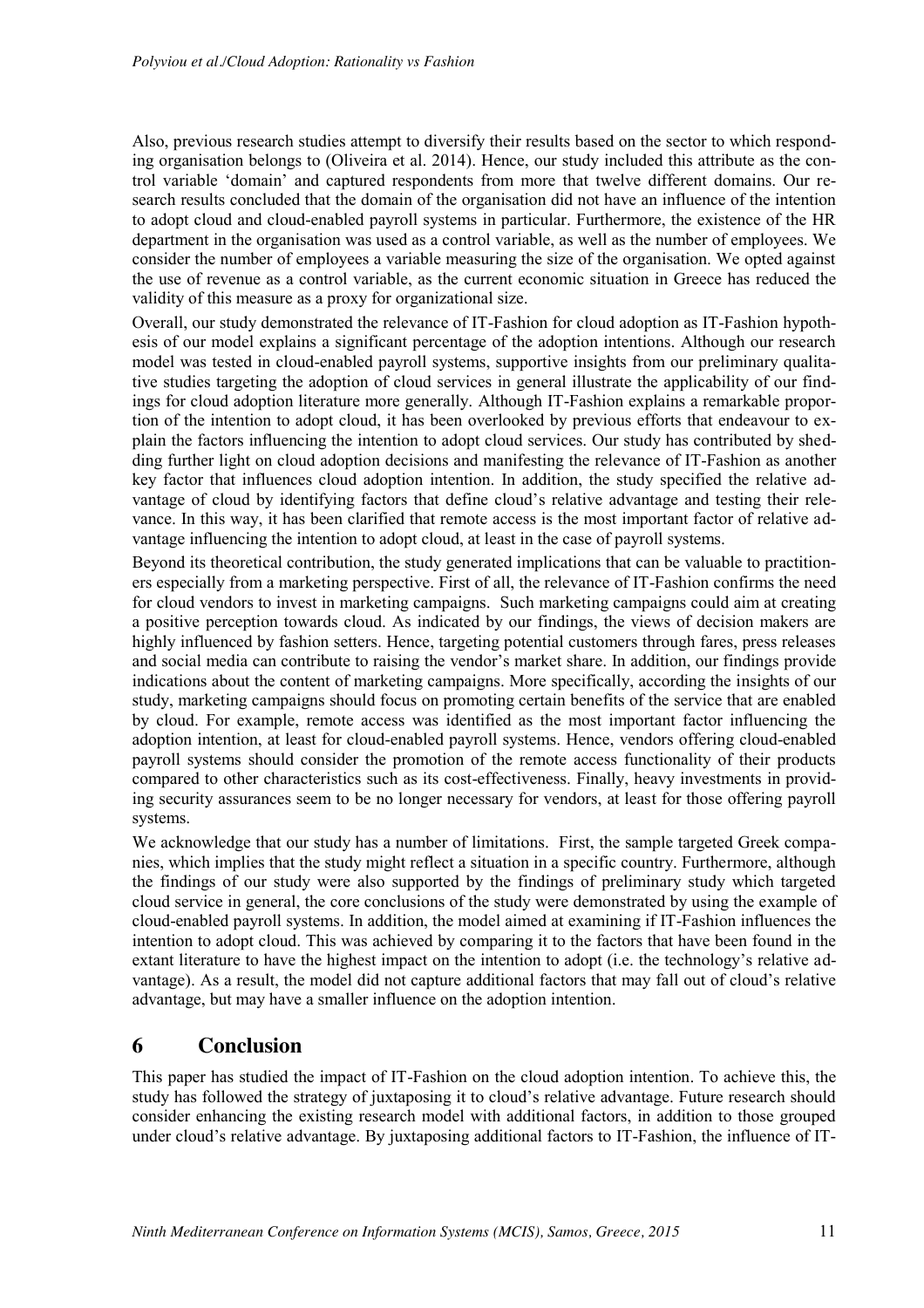Fashion could be further compared and factors influencing the intention to adopt cloud can be prioritised. In the study presented in this paper, by employing cloud-enabled payroll systems as our example, we have demonstrated that IT-Fashion influences the intention to adopt cloud to a remarkable extent. In addition, we have analysed cloud's relative advantage into more specific factors, revealing that remote access is the cloud characteristic that makes the technology more advantageous compared to what it attempts to supersede. We have discussed our results in more depth in the light of earlier research on cloud computing adoption. To confirm the generalizability of our results for cloud computing adoption, future research could focus on examining the impact of IT-Fashion using other types of cloud services, preferably of a more strategic importance. Finally, analysing the IT-Fashion variable into further sub-variables could provide additional insights on the most effective marketing strategies that cloud providers can follow.

#### **Acknowledgments**

This research has been co-financed by the European Union (European Social Fund - ESF) and Greek national funds through the Operational Program "Education and Lifelong Learning" of the National Strategic Reference Framework (NSRF) - Research Funding Program: Thalis - Athens University of Economics and Business - Software Engineering Research Platform. The authors also acknowledge the feedback of Dr. Stephanos Androutsellis-Theotokis on earlier drafts of this work.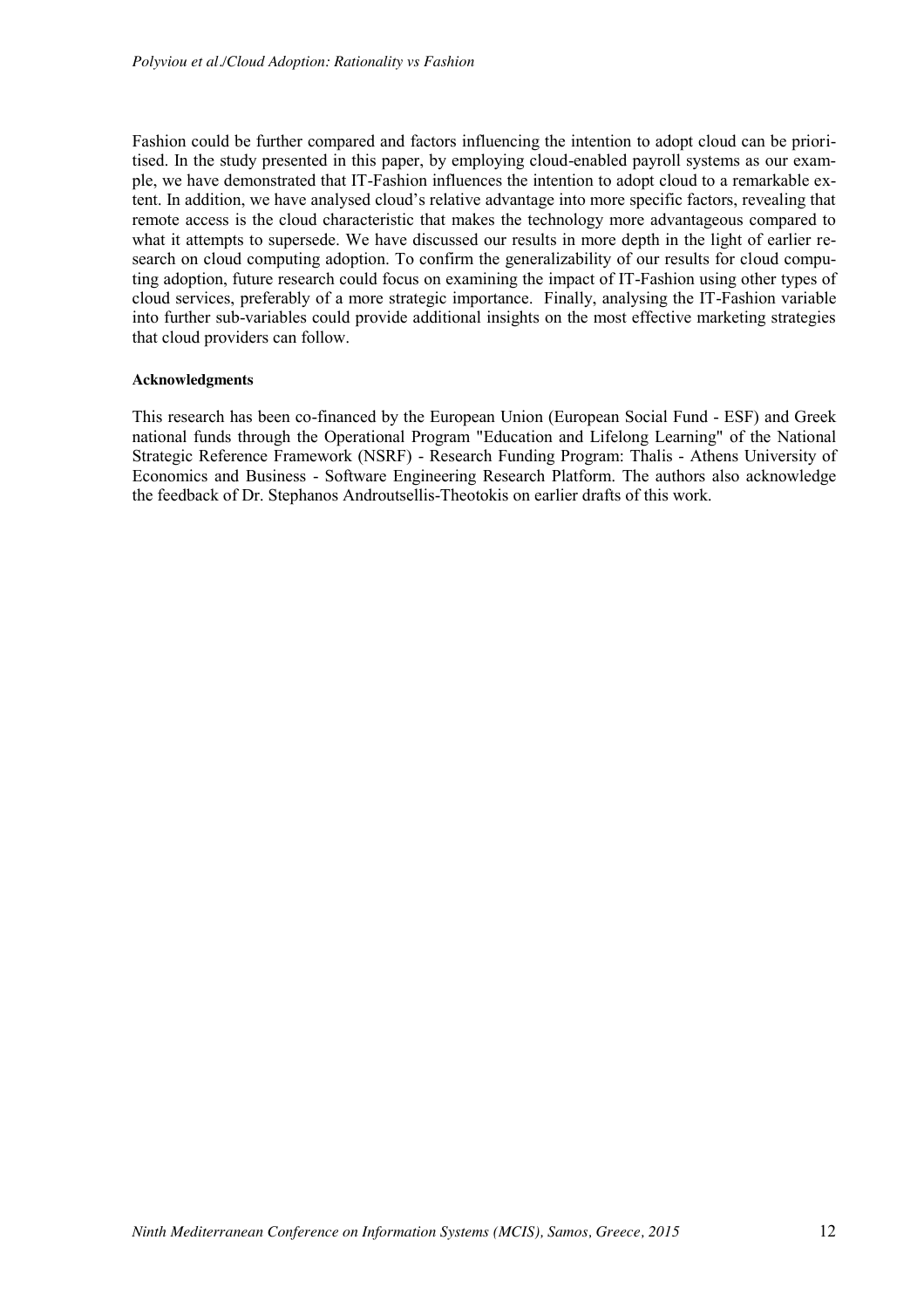## **Appendix A**

|                                       | CST <sub>1</sub>                                                                                                               | (Premkumar et al.<br>1999)                                                                                                                                                                                         |                            |
|---------------------------------------|--------------------------------------------------------------------------------------------------------------------------------|--------------------------------------------------------------------------------------------------------------------------------------------------------------------------------------------------------------------|----------------------------|
|                                       | CST <sub>2</sub><br>The cost of maintenance and support of a cloud-enabled payroll sys-<br>tem are very high for our business. |                                                                                                                                                                                                                    | (Premkumar et al.<br>1999) |
| Reduction of Cost<br>CST <sub>3</sub> |                                                                                                                                | The amount of money and time invested in training employees to use<br>a cloud-enabled payroll system are very high.                                                                                                | (Premkumar et al.<br>1999) |
|                                       | RMA1                                                                                                                           | My firm would be interested in having remote access to the payroll<br>system.                                                                                                                                      | (self-developed)           |
|                                       | RMA <sub>2</sub>                                                                                                               | The remote access functionality of the payroll system will improve<br>the effectiveness of the tasks completed by the HR department.                                                                               | (self-developed)           |
| Remote<br>Access                      | RMA3                                                                                                                           | The remote access functionality of the payroll system will raise the<br>productiveness of the HR department                                                                                                        | (self-developed)           |
|                                       | SEC1                                                                                                                           | Degree of concern of my firm for the security of the payroll data in<br>the cloud                                                                                                                                  | (Oliveira et al.<br>2014)  |
|                                       | SEC <sub>2</sub>                                                                                                               | Degree of concern of the employees of my firm for the security of<br>payroll data in the cloud                                                                                                                     | (Oliveira et al.<br>2014)  |
| Concerns<br>Security                  | SEC <sub>3</sub>                                                                                                               | Degree of concern of employees of my firm about the privacy of the<br>payroll data in the cloud                                                                                                                    | (Oliveira et al.<br>2014)  |
|                                       | FSH1                                                                                                                           | We were one of the first ones to find out about cloud-enabled payroll<br>systems, since we are informed about the technological applications<br>of our domain through conferences, press releases and social media | (self-developed)           |
| T-Fashion<br>influence                | FSH <sub>2</sub>                                                                                                               | We have heard about cloud-enabled payroll systems since a long time<br>ago, as we are frequently following the technological applications of<br>our domain through conferences, press releases and social media    | (self-developed)           |
|                                       | AD1                                                                                                                            | At what stage of adoption is your firm currently engaged regarding<br>cloud-enabled payroll systems?                                                                                                               | (Thiesse et al.<br>2011)   |
|                                       |                                                                                                                                | (Not considering; Has evaluated, and does not plan to adopt; Current-<br>ly evaluating (e.g., in a pilot study); Has evaluated and plans to adopt;<br>Has already adopted such systems)                            |                            |
| Intention to Adopt                    | AD2                                                                                                                            | If you are expecting that your firm will adopt cloud payroll systems<br>in the future, when do you think it will happen?<br>(Not considering to adopt; In more than 5 years; Within 2-5 years;                     | (Thiesse et al.<br>2011)   |
|                                       |                                                                                                                                | Within 1-2 years; In less than a year)                                                                                                                                                                             |                            |

*Table A . List of Constructs and Items*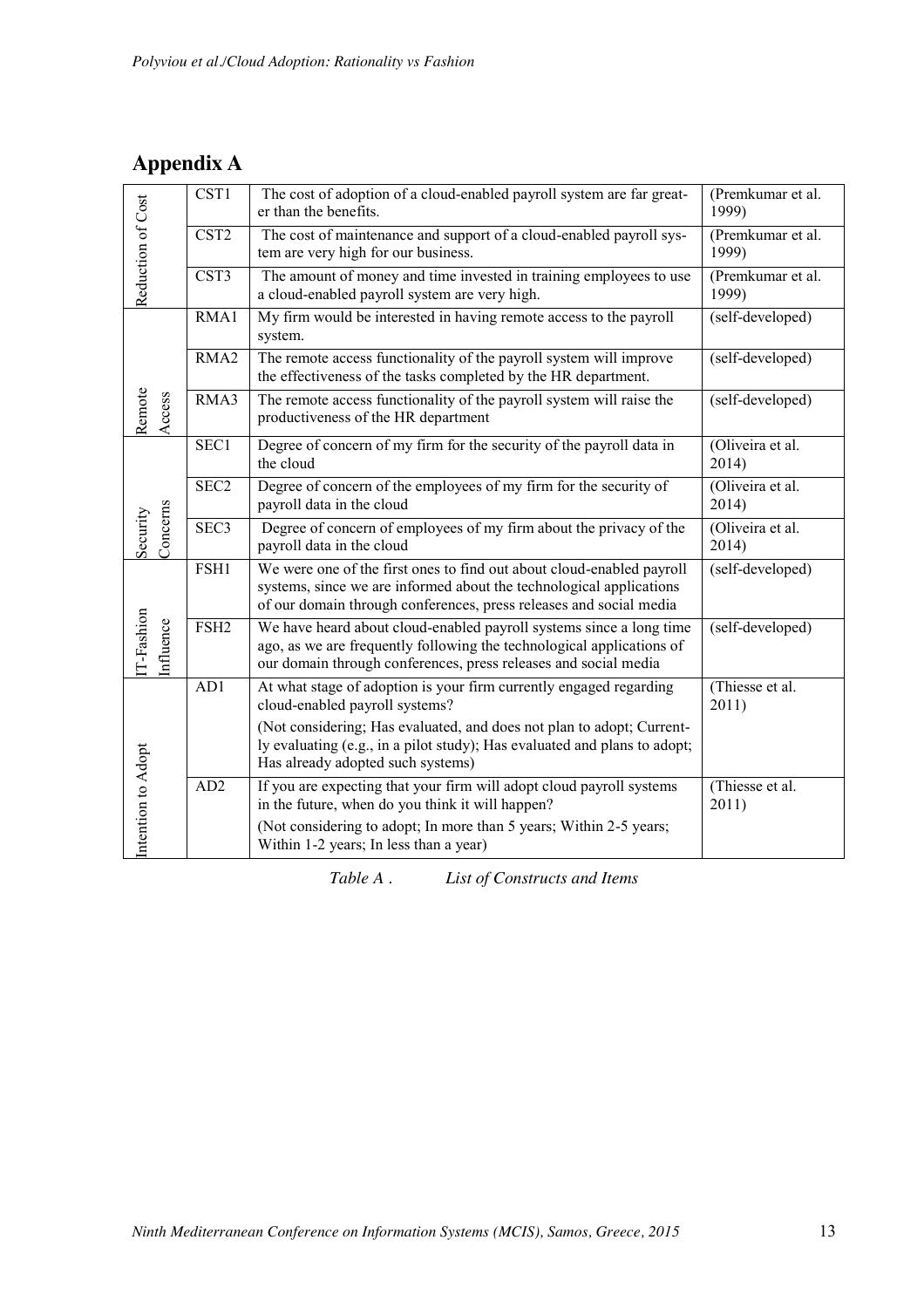## **Appendix B**

|                                                              | Cronbach's<br>Alpha | Composite<br>Reliability | <b>AVE</b> | <b>CST</b> | <b>RMA</b> | <b>SEC</b> | <b>FSH</b> | AD    |
|--------------------------------------------------------------|---------------------|--------------------------|------------|------------|------------|------------|------------|-------|
| Reduction of costs<br>(CST)                                  | 0.786               | 0.829                    | 0.621      | 0.788      |            |            |            |       |
| Remote access<br>(RMA)                                       | 0.917               | 0.948                    | 0.858      | 0.098      | 0.926      |            |            |       |
| Security (SEC)                                               | 0.934               | 0.958                    | 0.884      | $-0.072$   | 0.180      | 0.940      |            |       |
| IT-Fashion (FSH)                                             | 0.911               | 0.957                    | 0.917      | 0.147      | $-0.358$   | $-0.220$   | 0.957      |       |
| Intention to adopt<br>cloud-enabled pay-<br>roll system (AD) | 0.738               | 0.880                    | 0.787      | 0.152      | 0.554      | $-0.262$   | 0.268      | 0.887 |

| Table B. | Convergent Validity |  |
|----------|---------------------|--|
|          |                     |  |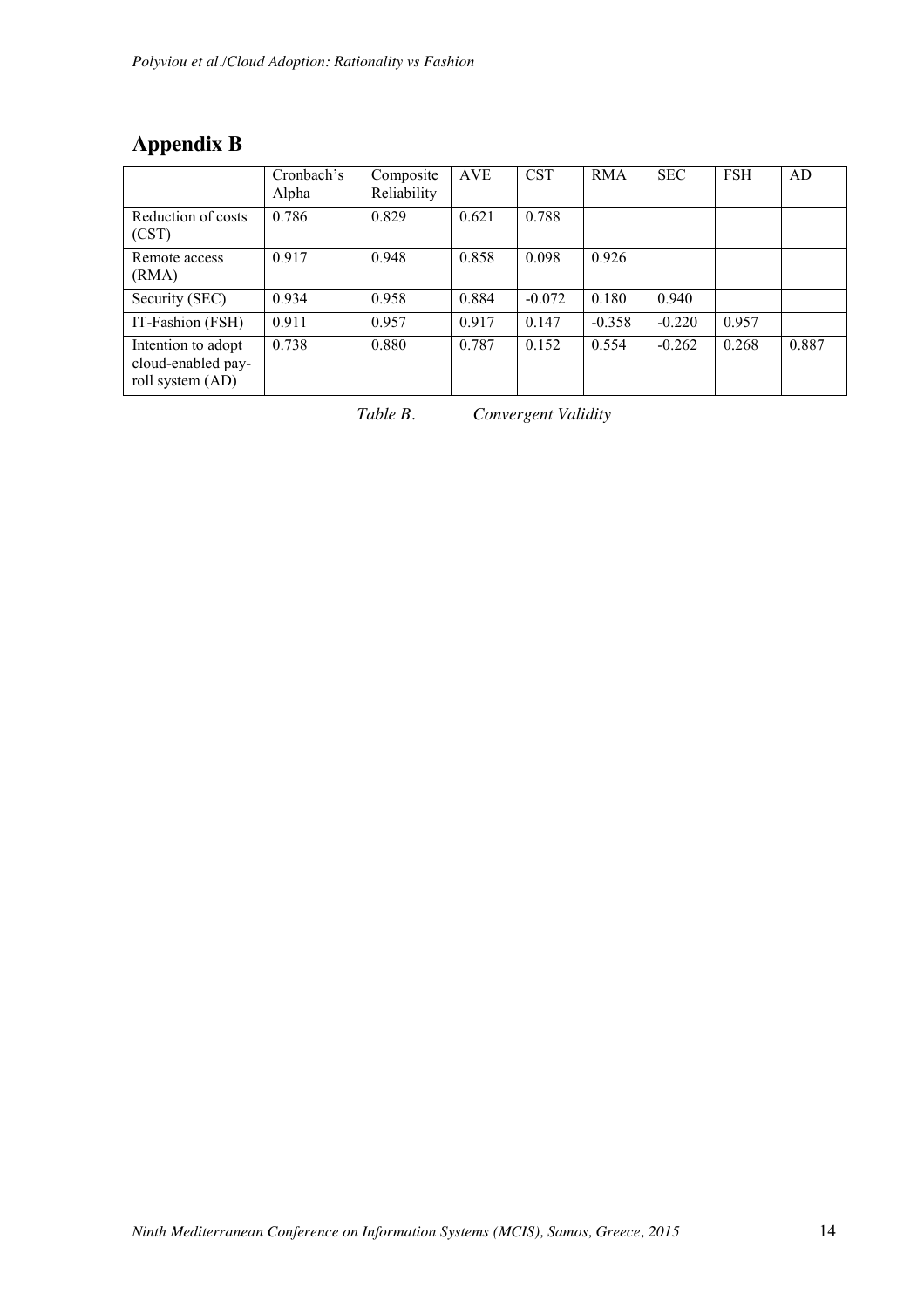## References

- Abrahamson, E. 1991. "Managerial Fads and Fashions: The Diffusion and Rejection of Innovations," *The Academy of Management Review* (16:3), pp 586-612.
- Abrahamson, E. 1996. "Managment Fashion," *The Academy of Management Review* (21:1), pp 254- 285.
- Alshamaila, Y., Papagiannidis, S., and Li, F. 2013. "Cloud computing adoption by SMEs in the north east of England," *Journal of Enterprise Information Management* (26:3), pp.250-275.
- Anandasivam, A., Best, P., and See, S. 2010. "Customers' Preferences for Infrastructure Cloud Services," *In Proceedings of the 12th IEEE Conference on Commerce and Enterprise Computing, Shanghai, China*.
- Bohn, R. B., Messina, J., Liu, F., Tong, J., and Mao, J. 2011. "NIST Cloud Computing Reference Architecture," *In Proceedings of the 2011 IEEE World Congress on Services*, IEEE Computer Society, pp. 594-596.
- Brislin, R. W. 1970. "Back-Translation for Cross-Cultural Research," *Journal of Cross-Cultural Psychology* (1:2), pp 185-216.
- Carr, N. 2009. *The Big Switch: Rewiring the World, from Edison to Google*, (1 ed.) W.W. Norton Company London, U.K.
- Chau, P. Y. K., and Tam, K. Y. 1997. "Factors Affecting the Adoption of Open Systems: An Exploratory Study," *MIS Quarterly* (21:1), Zmud, B. (ed.), pp 1-24.
- Durkee, D. 2010. "Why Cloud Computing Will Never Be Free," *Communications of the ACM* (53:5), pp 62-69.
- Fornell, C., and Lacker, D. F. 1981. "Evaluating Structural Equation Models with Unobservable Variables and Measurement Error," *Journal of Marketing Research* (18:1), pp 39-50.
- Gefen, D., and Straub, D. 2005. "A Practical Guide To Factorial Validity Using PLS-Graph: Tutorial And Annotated Example," *Communications of the Association for Information Systems* (16:1), pp 91-109.
- Giessmann, A., and Stanoevska, K. 2012. "Platform As A Service A Conjoint Study On Consumer's Preferences," in *In Proceedings of the 32th International Conference of Information Systems(ICIS), Orlando, U.S.A.*
- Hair, J. F., Ringle, C. M., and Sarstedt, M. 2011. "PLS-SEM: Indeed a Silver Bullet . *Journal of Marketing Theory and Practice* (19:2), pp 139-152.
- Janssen, M., and Joha, A. 2011. "Challenges for Adopting Cloud-based Software as a Service (SaaS) in the Public Sector," in *19th European Conference on Information Systems (ECIS), Helsinki, Finland*.
- Joint, A., Baker, E., and Eccles, E. 2009. "Hey, you, get off of that cloud?," in *Computer Law & Security Review*, pp. 270-274.
- Kieser, A. 1997. "Rhetoric and Myth in Managment Fashion," *Organization* (4:1), pp 49-74.
- Köhler, P., Anandasivam, A., and Ma, D. Year. "Cloud Services from a Consumer Perspective," *16th Americas Conference on Information Systems (AMCIS), Lima, Peru, 2010.*
- Kuan, K. K. Y., and Chau, P. Y. K. 2001. "A perception-based model for edi adoption in small businesses using a technology-organization-environment framework," *Information & Management* (38:8), pp 507-521.
- Low, C., and Chen, Y. 2011. "Understanding the determinants of cloud computing adoption," *Industrial Management & Data Systems* (111:7), pp 1006-1023.
- Morgan, L., and Conboy, K. Year. "Factors Affecting The Adoption Of Cloud Computing: An Exploratory Study," *21st European Conference on Information Systems (ECIS), Utrecht The Netherlands*.
- Nunnally, J. C., and Bernstein, I. H. 1994. *Psychometric Theory*, McGraw-Hill: New York.